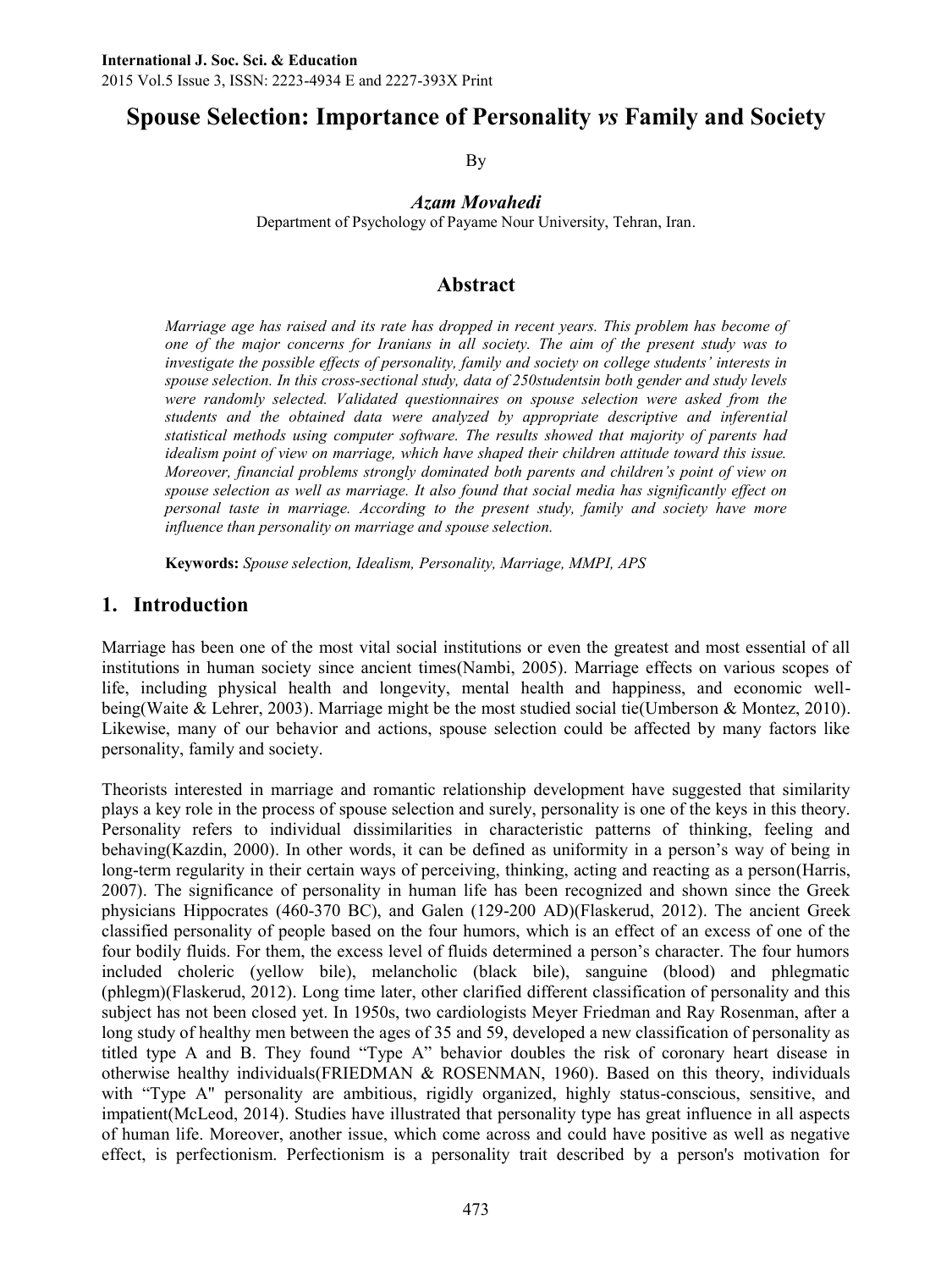flawlessness and setting extremely high performance standards, along with a highly critical selfevaluations and concerns regarding others' evaluations(Stoeber & Childs, 2010). On the other hand, even though the personality of each person could be different even among twins, it also could be affected by different factors and by passing the time personality might be reformed. Studies have shown that family and society are two important factors, which always can interfere with personal decisions and shape the manners(Plomin & Daniels, 2011). Therefore, a combination of such a personality with socio-family factors might affect spouse selection as well. Unfortunately, based on both national and global centers, marriage rates are near their lowest levels in history(Sterbenz, 2014).

Like other developing countries, Iran is passing its transient stage from tradition to modernity, on the other hand transition from tradition and eastern life style to western life style has made social changes in all social aspects such as marriage and choosing spouse. By changing the traditional trend, change in the girls' expectations due to their higher education, employment achievements in one side, and increased cost of housing on another side, the marriage age has been increased in Iran. Increased statistics of divorcement and reduced number of annual marriages has caused main concerns in the society. In Iran based on latest official documents, almost 12 million single above 30 years old have not married yet (Mahzoon, 2014). Due to the importance of personality as well as family and society effects on marriage, in the present study, college students desire on spouse selection have been examined. This study also aimed to see the importance of perfectionism and "Type A" personality in spouse selection as well as their relationship with family and society affects.

# **2. Methods**

As average age of the first marriage in Iran, is in 20s (Men: 27.4, Women: 22.1) (Mahzoon, 2013), in this cross-sectional study, students of one of the main branches of Islamic Azad University were chosen as the study population with approval of ethical research committee of the university. The number of students recruited for the present study was calculated based on the Krejcie and Morgan sample size formula for known population(Krejcie & Morgan, 1970). Among students who were interested to participate in this study, 250 single students, with no background of marriage, were selected by simple random selection. Likes and dislikes in many things, including marriage could be different based on gender. Therefore, to have a better conclusion, 125 student of each gender were chosen in this study. After signing the consent form to participate in this study, they have been asked to fill questionnaires. In this research, Ahvaz Perfectionism Scale (APS), which has been previously created and validated for Iranian population by Najarian(Najarian, Attari, & Zargar, 1999) *et al* and has been extensively used since 1999, was used to measure perfectionism. APS was created based on Minnesota Multiphasic Personality Inventory (MMPI),Maudsley Obsessive-Compulsive Inventory (MOCI), and Irrational Beliefs Test (IBT). This questionnaire is a self-report scale consists of 27 items. The items of this scale have 4 alternatives ranging from Never, Seldom, Sometimes, and Often. Except for items 11, 16, 17, and 23, which get scores in reverse method, the rest of items are scored according to 1, 2, 3, 4 amounts and total score of APS is 76. The Cronbach's alpha coefficient for this scale is 0.90, which shows its high reliability.

A spouse selection questionnaire was created and validated by the author. It contains 100 questions, including demographic information of students such as age, gender, education, birth rank, household dimension, and a collection of questions about qualifications for spouse selection. Qualifications for spouse selecting covered five different areas of personal interests including financial and economic situation, educational and cultural situation, religious believes, beauty and physical properties, manner and behavioral characters, and not mentioned items (other) in 87 questions. 16 out of 87 questions were gender based, and students were filled their suitable questionnaire based on their genders. Scoring of the spouse preferences of this questionnaire has 5 alternatives ranging from "none", "low", "average", "high", and "very high" which scored with "0", "1", "2", "3" and "4" respectively. Total score of this questionnaire was 435, and person who scored above 218 was considered as person with high perfectionism view for spouse selection. For evaluating the validity of author-made spouse selection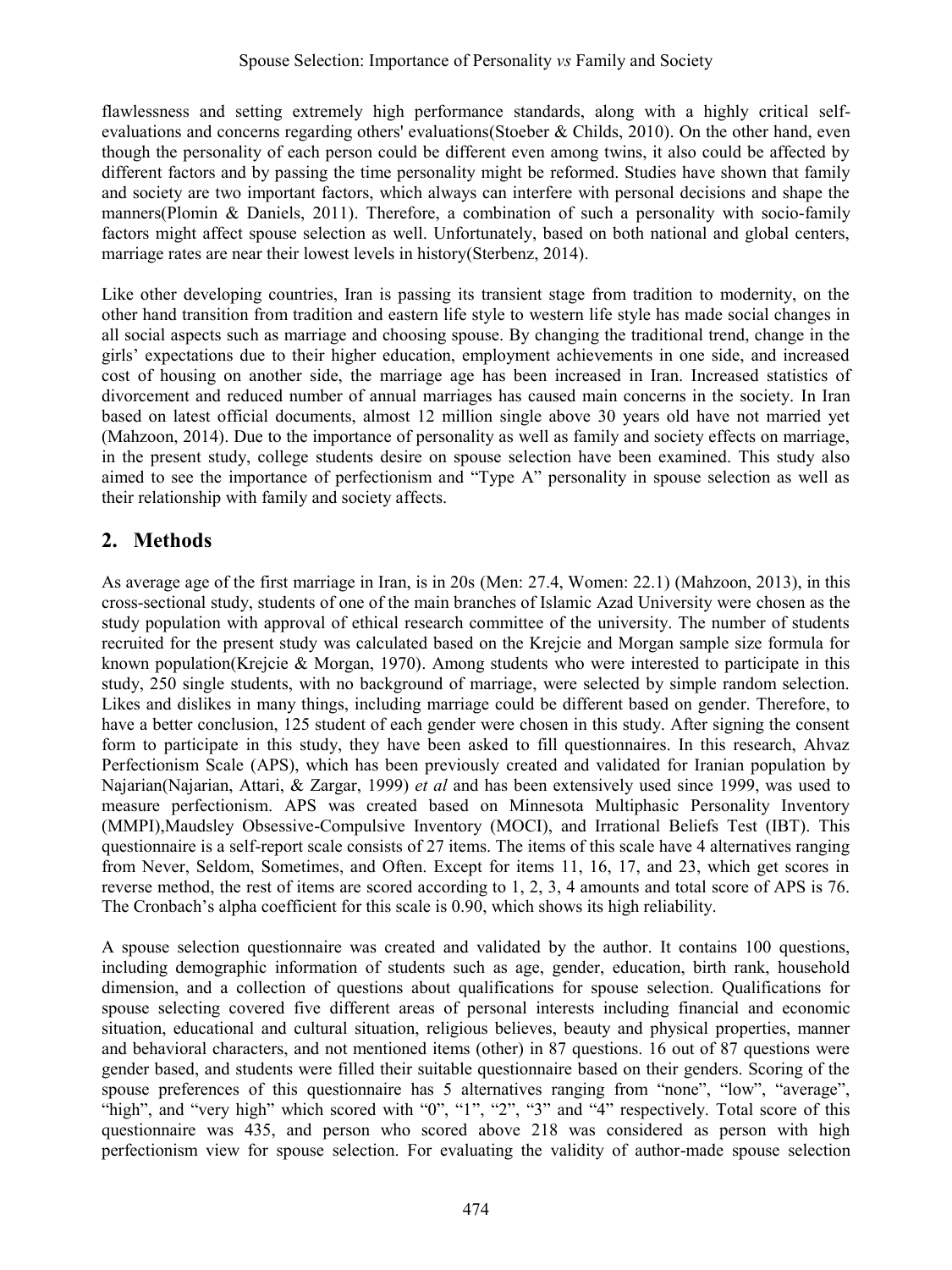#### Azam Movahedi

questionnaire, a pilot study on 30 students of both genders has been done. The reliability of this questionnaire was calculated using Cronbach's alpha coefficient. The Cronbach's alpha value of 71 questions, which was common for both genders, was 0.95 and 0.94 for male and female respectively. For 16 gender-based questions, value was 0.88 and 0.87 for male and female respectively, which showed high consistency in the validation scale of the questionnaire. Demographic variables as well as type of personality and perfectionism were considered as independent variables while spouse selection was considered as dependent variable in this study. The results of the two groups of male and female students were compared on using independent sample t-test. Relationship between variables was examined using the Pearson's correlations. Multiple linear regression analysis was carried out to examine predictors of both personality and perfectionism with spouse selection.

### **3. Results**

The average age of female and male students was  $24.18\pm4.49$  and  $24.62\pm4.36$  years, respectively, and no significant difference between genders was noticed. As Table 1 shows, even though significantly higher academic degree was found among male parents, most of the student's parents had bachelor degree. No significant difference was observed in educational degrees of student's siblings.

| Relative        | Diploma & less | D            | <b>Bachelor</b> |                |              | Master & above | p                |                |      |
|-----------------|----------------|--------------|-----------------|----------------|--------------|----------------|------------------|----------------|------|
|                 | Female $(\% )$ | Male $(\% )$ |                 | Female $(\% )$ | Male $(\% )$ |                | Female $(\% )$   | Male $(\% )$   |      |
| Father          | 52.0           | 45.6         | 0.14            | 30.4           | 24.8         | 0.09           | $17.6^a$         | $29.6^{\rm a}$ | 0.01 |
| Mother          | 74.4           | 61.6         | 0.05            | 21.6           | 24.0         | 0.16           | 4.0 <sup>a</sup> | $14.4^a$       | 0.01 |
| <b>Sisters</b>  | 42.3           | 36.3         | 0.12            | 47.7           | 48.7         | 0.71           | 9.9              | 15.0           | 0.09 |
| <b>Brothers</b> | 31.6           | 35.2         | 0.12            | 58.2           | 54.9         | 0.13           | 10.2             | 9.9            | 0.87 |

**Table 1- Comparison of educational degrees frequency of parents and siblings of students in both gender**

No significant differences was found concerning family income in both gender ( $p=0.34$ ). As Table 2 shows, although in female parents' point of views, both financial status and educational level were relatively important as a spouse selection, surprisingly, this factor showed higher importance among parents of male students.

**Table 2- Comparison of the degree of importance of financial and educational factors in spouse selection based on the family's point of view of students**

| <b>Factors</b> |             | Important      | D    |              | <b>Relatively important</b> | D    | Unimportant |                |                          |
|----------------|-------------|----------------|------|--------------|-----------------------------|------|-------------|----------------|--------------------------|
|                | Male $(\%)$ | Female $(\% )$ |      | Male $(\% )$ | Female $(\% )$              |      | Male $(\%)$ | Female $(\% )$ |                          |
| Financial      | 40.8        | 17.6           | 0.01 | 36.8         | 54.4                        | 0.02 | 22.4        | 28             | 0.08                     |
| Educational    | 67.2        | 52             | 0.04 | 25.6         | 40.8                        | 0.02 |             |                | $\overline{\phantom{0}}$ |

Based on the author made questionnaire of spouse selection, the present results revealed that both male and female students had a significantly perfectionism point of view in spouse selection (for male: p=0.012, for female: p=0.016). As Figure 1 illustrated, male students showed significantly higher perfectionism than female students based on APS test. On the contrary, significantly higher rate of Type A personality was observed among female students as compared to male students ( $p=0.04$ ), while non-Type A personality was significantly higher among male students  $(p=0.04)$ .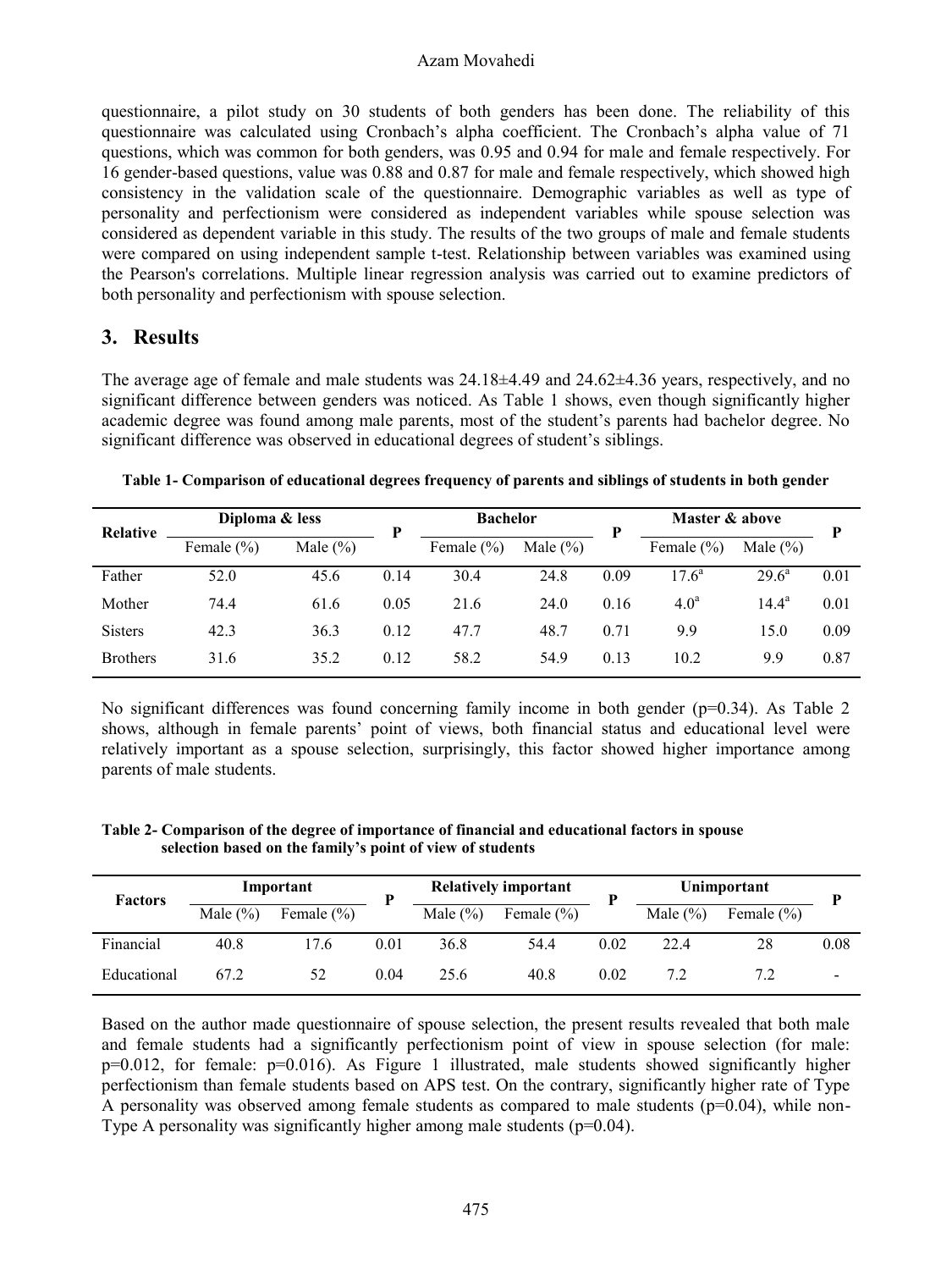

**Figure 1-** Comparison of frequency of perfectionism and type of personality among students abcd values with same superscript are significantly different at  $p<0.05$ 

Based on our findings which has illustrated in Figure 2, married siblings of the students also had idealism point of view in their spouse selection and about 50 percent of them care to all factors in spouse selection criteria.



**Figure2-** Frequency of important factors in marriage of siblings of the students

According to the results of this study, as indicated in Table 3, there is a significant difference between females and males based on economic, religious believe and beauty factors as spouse selection criteria. No significant difference was observed for educational and cultural situation as well as manner and behavioral properties between both groups, but there was a significant difference between within groups of both genders (p=0.01).

**Table 3- Frequency of different point of views of students in the importance of main factors for spouse selection**

|                                    |                                  | Important |      | Less important |      |      |
|------------------------------------|----------------------------------|-----------|------|----------------|------|------|
| Factor                             | Males $(\% )$<br>Females $(\% )$ |           |      | Males $(\% )$  |      |      |
| Financial and economic situation   | 90.4                             | 74.4      | 0.03 | 25.6           | 9.6  | 0.03 |
| Educational and cultural situation | 82.4                             | 76        | 0.11 | 24             | 17.6 | 0.09 |
| Religious believes                 | 97.6                             | 87.2      | 0.04 | 12.8           | 2.4  | 0.03 |
| Beauty and physical properties     | 52.8                             | 80        | 0.01 | 20             | 472  | 0.01 |
| Manner and behavioral characters   | 100                              | 98.4      | 0.91 | !.6            | 0.0  | 0.93 |
| Other                              | 40                               | 48        | 0.07 | 52             | 60   | 0.08 |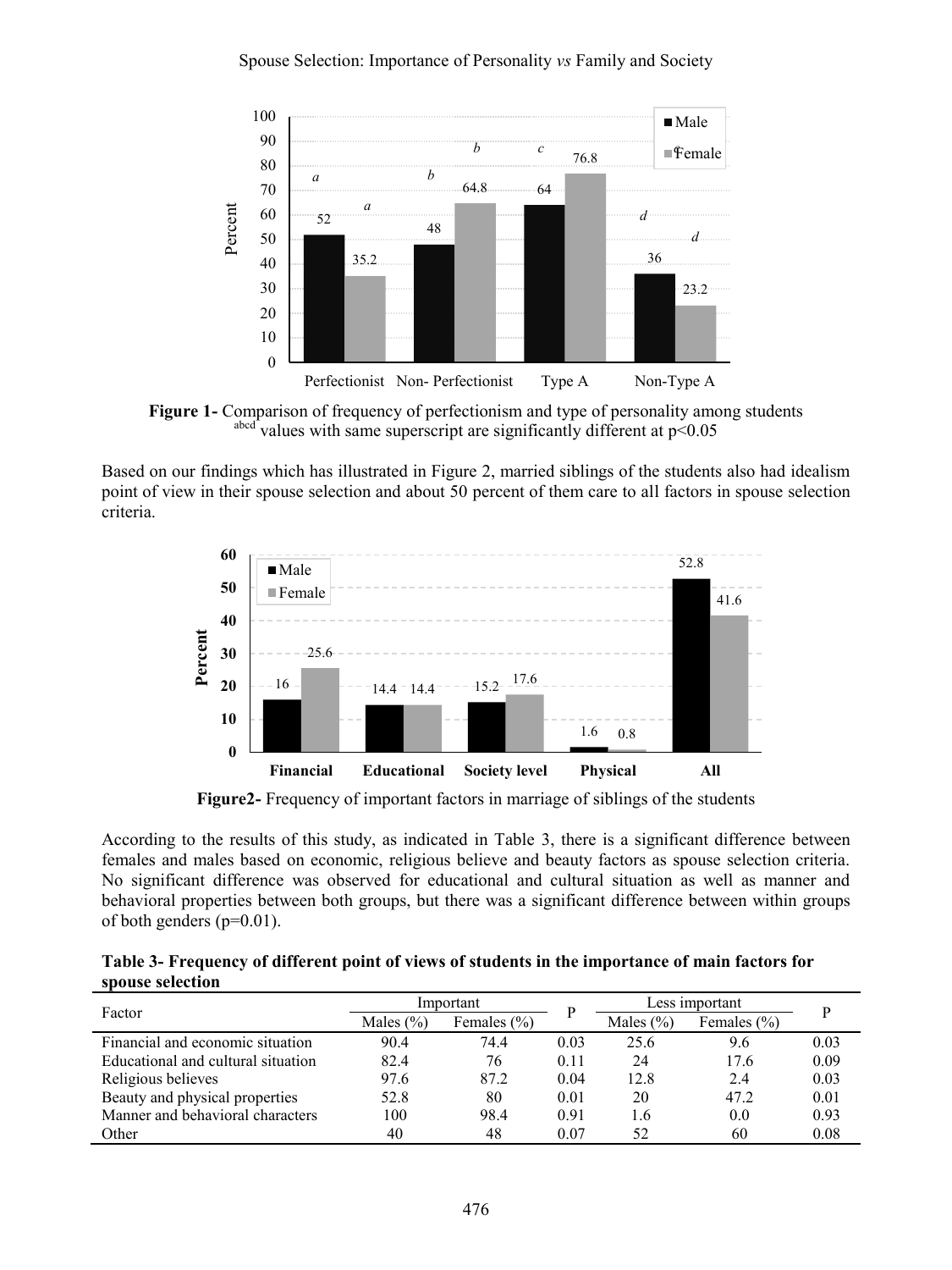As indicated in Tables 4 and 5, this study failed to find any significant relationship between perfectionism and the main factors for spouse selection as well as personality type "A" with above-mentioned factors in both males and females.

|                                     |                                       |       |       | Female |          |       | Male      |                                       |                |             |       |          |       |           |
|-------------------------------------|---------------------------------------|-------|-------|--------|----------|-------|-----------|---------------------------------------|----------------|-------------|-------|----------|-------|-----------|
| Factor                              | Pearson<br>Correlation<br>Coefficient | $R^2$ | F     | B      | t        | P     | <b>OR</b> | Pearson<br>Correlation<br>Coefficient | R <sup>2</sup> | $\mathbf F$ | B     | t        | p     | <b>OR</b> |
| Financial &<br>economic situation   | 0.013                                 | 0.0   | 0.02  | 0.901  | 0.141    | 0.888 | 1.096     | $-0.123$                              | 0.015          | 1.898       | 0.8   | $-1.378$ | 0.171 | 0.563     |
| Educational &<br>cultural situation | $-0.011$                              | 0.0   | 0.016 | 0.827  | $-0.125$ | 0.901 | 0.940     | 0.015                                 | 0.0            | 0.028       | 0.767 | $-0.166$ | 0.868 | 0.932     |
| Religious believes                  | 0.006                                 | 0.0   | 0.005 | 0.975  | 0.068    | 0.946 | 1.089     | $-0.033$                              | 0.001          | 0.131       | 0.883 | $-0.362$ | 0.718 | 0.822     |
| Beauty & physical<br>properties     | 0.126                                 | 0.016 | 1.998 | 0.481  | 1.414    | 0.160 | 1.710     | 0.08                                  | 0.006          | 0.794       | 0.767 | 0.891    | 0.375 | 1.494     |
| Manner &                            |                                       |       |       |        |          |       |           |                                       |                |             |       |          |       |           |
| behavioral                          | ÷.                                    |       |       | ۰      | ٠.       | ※     | ٠.        | 0.133                                 | 0.018          | 2.206       | 0.967 | 1.485    | 0.14  | 0.0       |
| characters                          |                                       |       |       |        |          |       |           |                                       |                |             |       |          |       |           |
| Other                               | 0.15                                  | 0.023 | 2.848 | 0.346  | 1.688    | 0.094 | 1.893     | $-0.103$                              | 0.011          | 1.308       | 0.533 | $-1.144$ | 0.255 | 0.662     |
| <b>Total Score</b>                  | 0.141                                 | 0.020 | 2.508 | 0.864  | 1.584    | 0.116 | 3.3       | 0.071                                 | 0.005          | 0.620       | 0.900 | 0.788    | 0.432 | 1.694     |

**Table 4- Correlation and Regression between main factors in spouse selection with perfectionism based on different genders**

\* Lack of any correlation was due to 100% similarity in answers.

**Table 5- Correlation and Regression between main factors in spouse selection with Type "A" personality in different genders**

|                                     |                                       |       |       | Female |          |       | Male      |                                       |                |       |       |          |       |           |
|-------------------------------------|---------------------------------------|-------|-------|--------|----------|-------|-----------|---------------------------------------|----------------|-------|-------|----------|-------|-----------|
| Factor                              | Pearson<br>Correlation<br>Coefficient | $R^2$ | F     | B      | t        | p     | <b>OR</b> | Pearson<br>Correlation<br>Coefficient | R <sup>2</sup> | F     | B     |          | p     | <b>OR</b> |
| Financial &<br>economic situation   | 0.014                                 | 0.0   | 0.024 | 0.897  | 0.154    | 0.878 | 1.115     | 0.057                                 | 0.003          | 0.394 | 0.711 | 0.628    | 0.531 | 1.304     |
| Educational &<br>cultural situation | $-0.005$                              | 0.0   | 0.003 | 0.828  | $-0.057$ | 0.994 | 0.968     | $-0.031$                              | 0.001          | 0.120 | 0.778 | $-0.346$ | 0.730 | 0.857     |
| Religious believes                  | 0.038                                 | 0.001 | 0.175 | 0.966  | 0.418    | 0.677 | 1.679     | 0.012                                 | 0.0            | 0.018 | 0.867 | 0.133    | 0.895 | 1.077     |
| Beauty & physical<br>properties     | 0.064                                 | 0.004 | 0.507 | 0.568  | $-0.712$ | 0.478 | 0.736     | $-0.083$                              | 0.007          | 0.860 | 0.844 | $-0.927$ | 0.356 | 0.635     |
| Manner $&$                          |                                       |       |       |        |          |       |           |                                       |                |       |       |          |       |           |
| behavioral                          | ۰                                     | *     | *     | 串      | *        | ×     | ٠.        | $-0.096$                              | 0.009          | 1.135 | 1.00  | $-1.066$ | 0.289 | 0.0       |
| characters                          |                                       |       |       |        |          |       |           |                                       |                |       |       |          |       |           |
| Other                               | $-0.132$                              | 0.009 | 2.166 | 0.517  | $-1.472$ | 0.144 | 0.536     | $-0.113$                              | 0.005          | 1.603 | 0.556 | $-1.266$ | 0.208 | 0.622     |
| <b>Total Score</b>                  | $-0.001$                              | 0.0   | 0.0   | 0.897  | $-0.011$ | 0.991 | 0.992     | 0.025                                 | 0.001          | 0.074 | 0.911 | 0.273    | 0.786 | 1.203     |

\* Lack of any correlation was due to 100% similarity in answer

### **4. Discussion**

Marriage is an important issue, which affects all aspects of any person. It is literally impossible to blame one factor for worldwide drooping rate of marriage. Like many other issues, it is a multi-factorial problem and a few of reasons might be blamed for this situation. Usually, both financial status and to some extent educational level of grooms had been always important factors in marriage especially for girls and their parents. Astonishingly, in the present study significantly higher rate of these two interests were observed among boys' parents. In traditional society, usually they prefer to have higher levels of education for boys, but in Iran, it seems for a few reasons this phenomena has been changed. First of all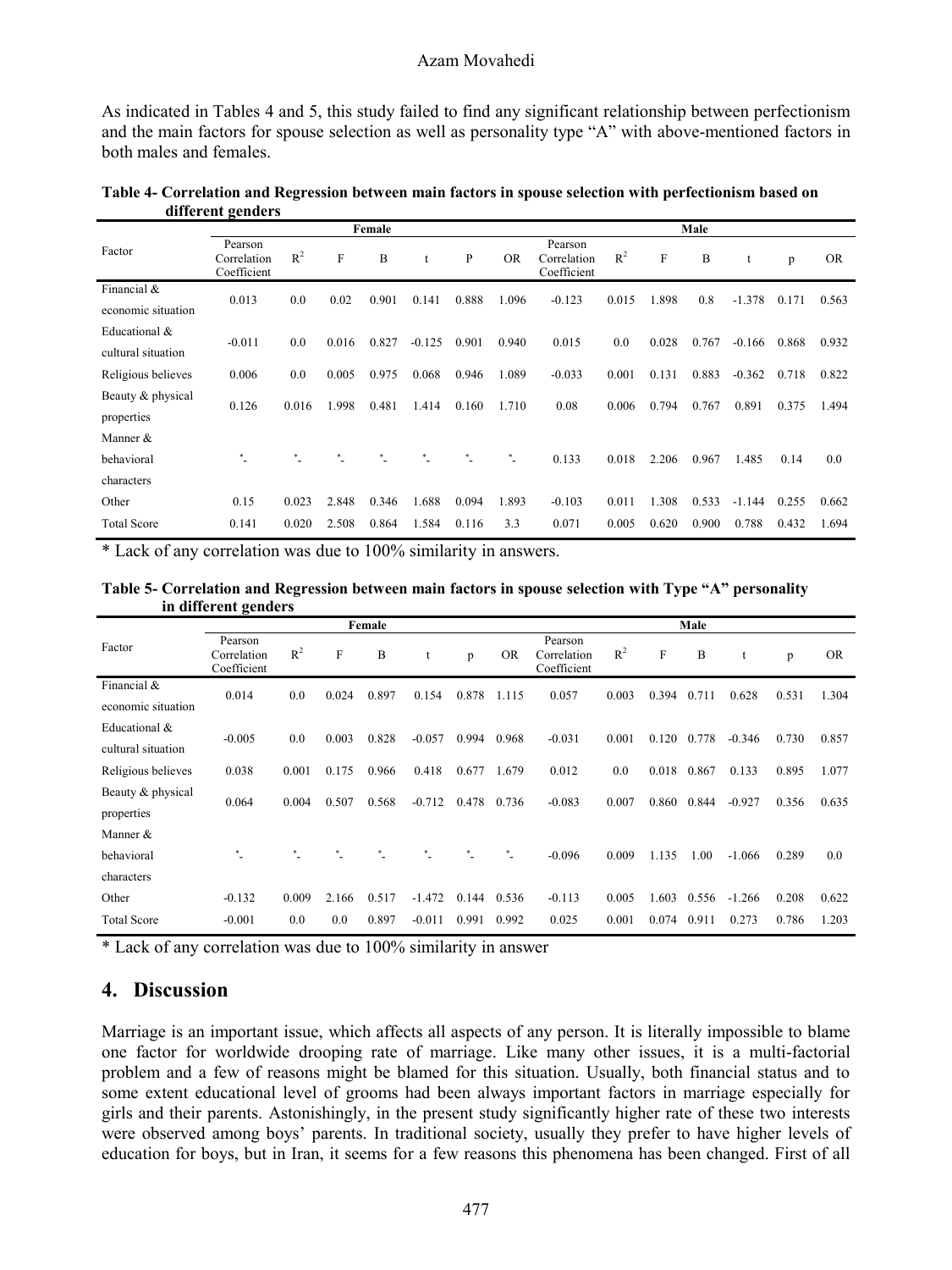most of the Iranian college students are girl and based on the latest reports, more than 60% of college students are female(DanaKhabar, 2014). Moreover, increasing of age of marriage makes girls and their parents to be worried and show more leniency. On the other hand, financial situation actsas a big dam in front of boys for marriage, which has affected their point of views. The easiest solution for them would be a girl who already has a supportive economic situation. Therefore, in the present study no correlation and regression were found between financial situation and perfectionism or type of personality. This finding is along with global trend. For instance, in western communities like America, significant difference of men's view during past 40 years has changed(Jayson, 2010). Increased luxury orientation in the society during past decades as well as various economic pressures due to global inflation(Shah, 2013) and more importantly, boosting consumerism culture, has caused living costs to be increased in the society and this required cooperation of members of the family to cope the living costs.

In the present study, the importance of education for both groups, besides increased social level of educated people might be due to financial issues as well. Girls with higher education have a better chance to have a job with higher salary, which is a great temptation for both parents and their sons.

According to the current study, even though higher perfectionism among boys, type "A" personality was found higher among girls. The present results are similar to findings of Chew & Chong Chee-Leong (1991), which has been conducted on 290 people of master students of the National University of Singapore, and girls has showed significantly higher rate of type "A" personality as compared to boys(Chew & Chee-Leong, 1991). Despite the similarity of the present results with study of Behpajouh *et al* (2008) on 100 female and 103 male students in Iran, it was in contrast with study of Masson *et al.* (2004), on Belgian students. That study was conducted on 268 boys and 348 girls of *Universtie de Liege*, using the Test for Ability to Study and Evaluation (TASTE) and Multidimensional Perfection Scale (MPS). They found girls indicated higher percentage of perfectionism(Masson et al., 2004). This difference might be due to the dissimilarity in the type of questionnaires in Masson study comparing with the current one.

The present study also failed to find any correlation between spouse selection criteria and perfectionism or type of personality in both genders. It might be to results of spouse selection, which both genders showed high level of expectations. This outcome is similar to the results obtained from similar studies by Gyuris *et al* (2005) that they did not find any correlation between selecting the spouse and personality type(Gyuris, Bernáth, & Bereczkei, 2005). The insignificant relation between personality and spouse selection might be due to possible less compatibility of the questionnaires with Iranian population. The author-made spouse selection questionnaire was considered specifically for Iranians, while personality type questionnaire was based on western standards, which can effect on the correlations. Therefore, it is possible that the current questionnaires in different cultures would not be practical. Moreover, this lack of correlation might also reveal strong effect of family and society as compared to personality in spouse selection.

More than half of the population in both girls and boys interested to have all the criteria for their future spouse. A similar study conducted by Botwin *et al.* (1997) on 118 non-married boys and girls and 216 couples conducted in California State, USA. According to their findings, factors such as social situation and acceptability, personal nature and its reciprocal affection for selecting the spouse are very important(Botwin, Buss, & Shackelford, 1997). Although, in this study, there was not indicated any significant difference in the importance of social situation between girls and boys, in the study by Botwin, the girls considered it more importantly. Beside the cultural difference of Iranians and Americans, it can be resulted from an interval for more than one decade of these two studies. In the study by Regan and Berscheid (1997), US girls have not considered significant importance for the social and economic situation of their future spouse(Regan & Berscheid, 1997). This difference in outcomes of studies might be resulted from social difference. Presence of free and open relations in USA directed them for having the living partner who had better perception and interest from  $\lim(\text{Regan } \& \text{ Berscheid}, 1997)$ .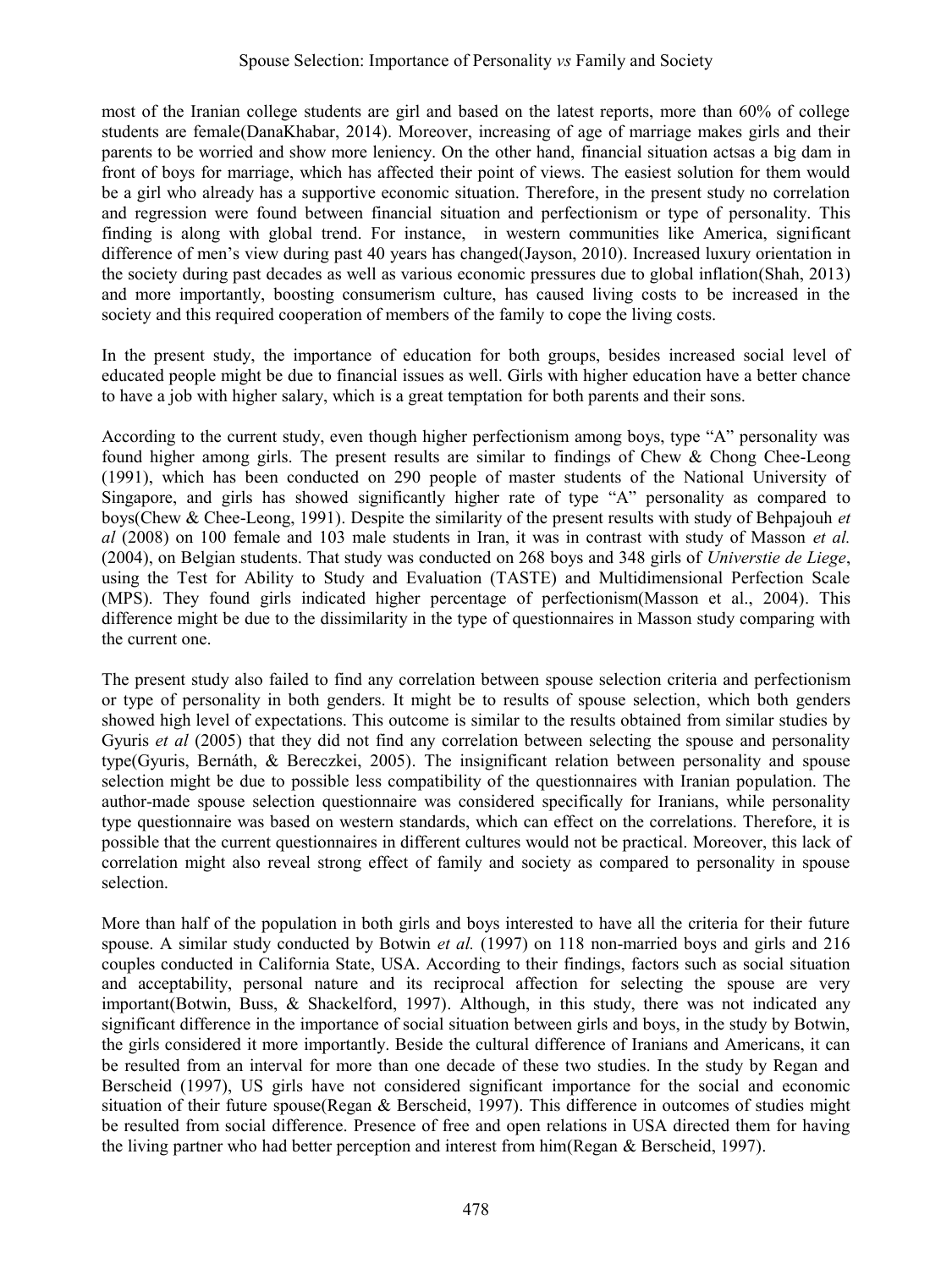#### Azam Movahedi

Iran has been considered generally as a religious country. Based on the current study, religion as well as manner & behavioral characters were two important factors for spouse selection in both genders. Results of this study was supported by previous studies(Nasirzadeh & Rasoulzadeh-Tabatabaee, 2009). Belief and religion is the most necessary element and must be considered when selecting the spouse, because couples will live with each other through their whole life, therefore they will be influenced by beliefs, thoughts and ethics of each other. The importance of religion and fidelity to the religious beliefs may be studied by several dimensions. First, it is mostly believed that people who have religious and fidelity are more tender and logic to deal with them because of their divine piety. On the other hand, decency, purity and chastity are inseparable part of religiousness, for this reason, religious people, whether girls and boys, have more chastity than faithless people do. Even in the western countries, religion is accounted as one of the factors keeping the family and a barrier against ill-fated marriages(Lehrer & Chiswick, 1993). Although, most physical properties of a spouse, such as beauty are important, they play less role after a while. For example, beauty may be lost after years by aging, but good morality is effective until the end of life.

### **5. Conclusion**

As an assumption, according to the present study, family and society have more influence than personality on spouse selection. Financial status still plays an undeniable role in spouse selection and sadly, it has become an important issue for male too. In order to overcome the dropping rate of marriage which can massively affects our society, cultural view should be modified at the society level. Instead of optimistic dreams for marriage, both parents and youth should think more rationally and humbly toward each other.

#### **Acknowledgments**

The author wishes to thank to all students who kindly participated in this study. Also, to Dr. Ariyo Movahedi for his technical guides during this study.

## **References**

- Botwin, M. D., Buss, D. M., & Shackelford, T. K. (1997). Personality and mate preferences: five factors in mate selection and marital satisfaction. *Journal of Personality*, *65*, 107–36.
- Chew, I., & Chee-Leong, C. (1991). Type A personality and stress among the Singapore Chinese, Malays and Indians. *Personality and Individual Differences*. Retrieved from http://www.sciencedirect.com/science/article/pii/019188699190231Y
- DanaKhabar. (2014, May 15). Take a Glance of Increasing interest to study of Girls. *Dana Khabar News Agency*. Tehran. Retrieved from http://danakhabar.com/fa/print/1174942
- Flaskerud, J. H. (2012). Temperament and personality: from Galen to DSM 5. *Issues in Mental Health Nursing*, *33*, 631–4.
- FRIEDMAN, M., & ROSENMAN, R. H. (1960). Overt behavior pattern in coronary disease. Detection of overt behavior pattern A in patients with coronary disease by a new psychophysiological procedure. *JAMA : The Journal of the American Medical Association*, *173*, 1320–1325.
- Gyuris, P., Bernáth, L., & Bereczkei, T. (2005). Homogamy, Personality, and Mate Choice Among Heterosexual and Homosexual Men. *Journal of Cultural and Evolutionary Psychology*, *3*, 311–317.
- Harris, J. R. (2007). *No Two Alike: Human Nature and Human Individuality* (1st ed.). W. W. Norton & Company. Retrieved from http://personalityspirituality.net/articles/what-is-personality/
- Jayson, S. (2010, January 19). Study: Marriage benefits men economically, too. *USA TODAY*.
- Kazdin, A. E. (2000). *Encyclopedia of Psychology* (1st ed.). Oxford University Press.